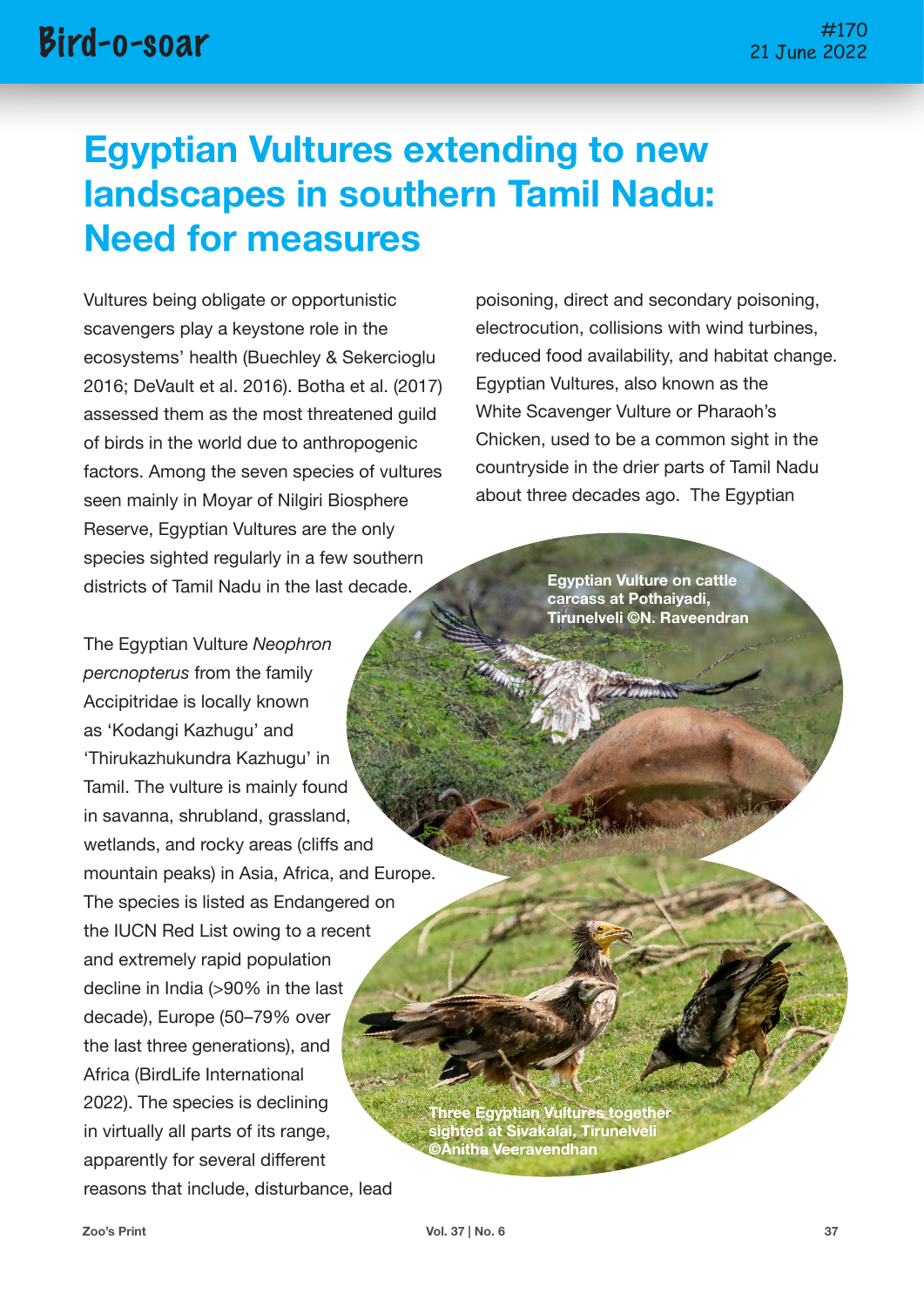| <b>Year and Month</b> | Name of the place, District            | <b>Total No</b><br>of birds<br>sighted | E bird/<br><b>Others</b> |
|-----------------------|----------------------------------------|----------------------------------------|--------------------------|
| 2013 May              | Naguneri, Tirunelveli                  | $\overline{2}$                         | E bird                   |
| 2013 March            | Koonthamkulam, Tirunelveli             | 2                                      | E bird                   |
| 2014 January          | Vallanadu, Thoothukudi                 | 2                                      | E bird                   |
| 2015 June             | Vagaikulam, Thoothukudi                | $\overline{2}$                         | <b>Others</b>            |
| 2015 June             | Kaspa Tank, Thoothukudi                | $\overline{2}$                         | <b>Others</b>            |
| 2016 January          | Koonthakulam, Tirunelveli              | 1                                      | E bird                   |
| 2016 January          | Naguneri, Tirunelveli                  | 1                                      | E bird                   |
| 2016 October          | Pothaiyadi, Tirunelveli                | 1                                      | E bird                   |
| 2016 November         | Pothaiyadi, Tirunelveli                | 1                                      | E bird                   |
| 2017 January          | Koonthamkulam, Tirunelveli             | $\overline{4}$                         | E bird                   |
| 2017 November         | Pothaiyadi, Tirunelveli                | 2                                      | <b>Others</b>            |
| 2017 November         | Vallanadu, Thoothukudi                 | 1                                      | E bird                   |
| 2019 December         | Thoothukudi                            | 1                                      | E bird                   |
| 2020 January          | SAC Women's college, Cumbum, Theni     | 1                                      | E bird                   |
| 2020 January          | Vaagaikulam, Srivaikuntam, Thoothukudi | 3                                      | E bird                   |
| 2021 September        | Koonthamkulam, Tirunelveli             | 2                                      | <b>Others</b>            |
| 2022 January          | Pothaiyadi, Tirunelveli                | 2                                      | <b>Others</b>            |
| 2022 January          | Sivakalai, Tirunelveli                 | $\overline{2}$                         | Others                   |

#### **Table 1. Egyptian Vulture sighting reported in southern Districts of Tamil Nadu post 2010**

Vulture sighting records compiled post 1972 by Siva & Quadros (2021) showed that 37 observations spread over 16 districts of Tamil Nadu, and the maximum sightings were from the Tirunelveli District.

We have several records of sightings of Egyptian Vultures from birders and ourselves (both from e bird and others) and this has been compiled post 2010 from southern districts of Tamil Nadu (Table 1).

In 2013, in Koonthankulam Bird Sanctuary (Tirunelveli District, Tamil Nadu) the sighting of two juvenile vultures was feeding on the

carcass of a cow. After 10 minutes they flew away. In 2014, bird were sighted in Vallanadu, followed by Vagaikulam and Kaspa Tank 2015. In 2017, the repeated sighting was in Vallanadu, Kootampuli in 2019, and Mudivaithanendal in 2020 (Vinoba pers. comm.). In 2020, another juvenile was sighted in the Perungulam tank near Sivagalai in September 2020 (Sakthi Manickam pers. comm.). In Tirunelveli suburbs, it was sighted on four occasions in 2020, besides Pattukottai in March 2020 and Cumbum in January 2020 and February 2021. They are both sighted mostly in Thoothukudi and Tirunelveli districts in southern Tamil Nadu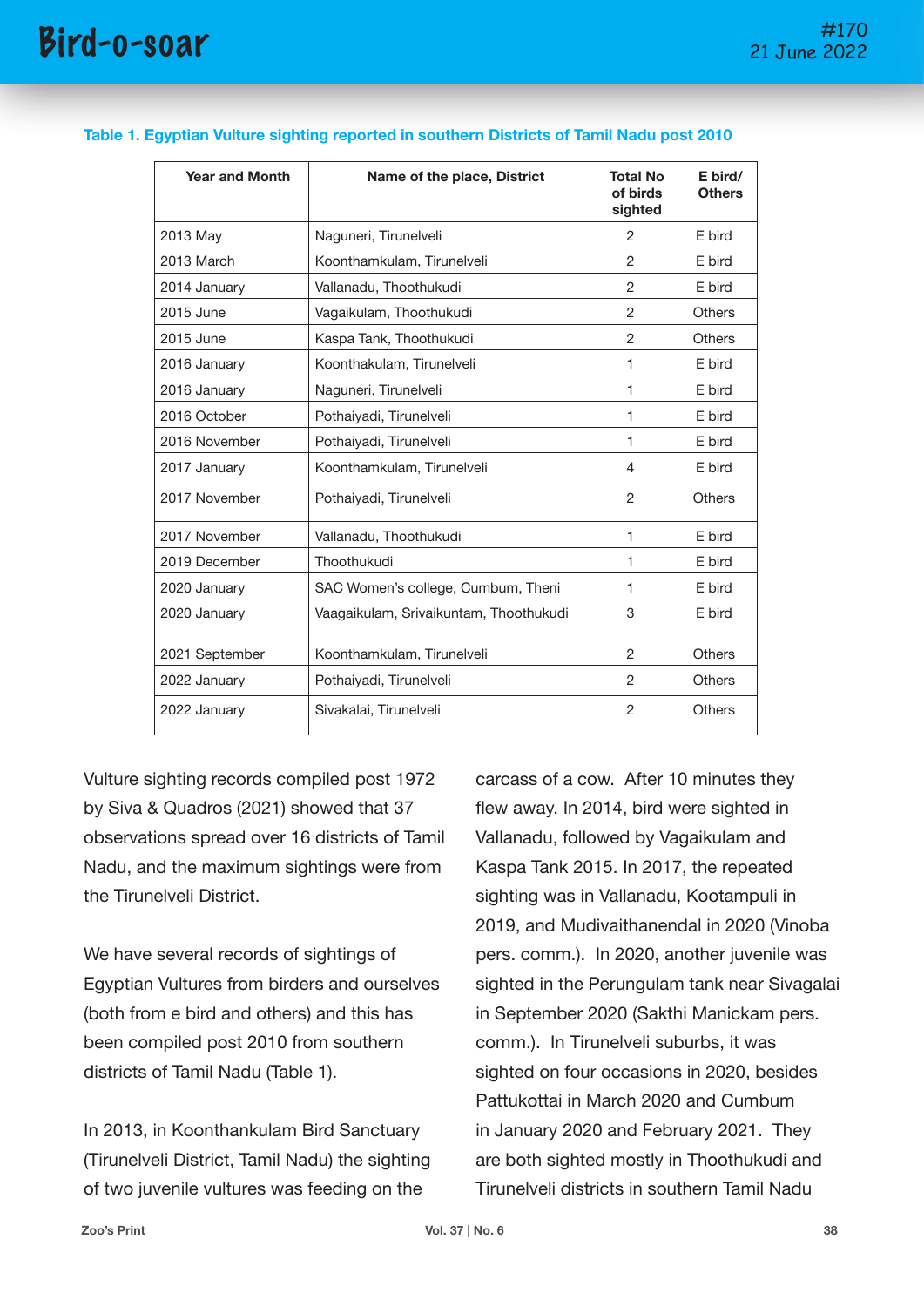### #170 Bird-o-soar 21 June 2022

and interestingly all are juveniles and subadults. The juveniles flaunt brown feathers while those of sub-adults are a blend of white and brown (Grimmett et al. 2011).

Ramnagara and Mysore districts in neighbouring Karnataka have recorded breeding populations (Samson & Ramakrishnan 2016). In 2013, the last breeding pair of Vultures were recorded from Thenkanikottai near Hosur near the Karnataka border. The exact reason for Egyptian Vulture decline in Tamil Nadu is yet to be studied. The major reasons widely believed by conservationists are feeding on poisoned rats, harmful effluents of leather tanning industries, and toxification of dump yards. They generally scavenge at dump yards and feed on carcasses of domestic livestock carcasses, wild animals, human food waste (Milchey et al. 2012), and eggs of other birds. They also feed on worms in cow dung, and other insects. The use of deworming drugs in cattle and pesticideladen insects could also lead to their death.

One of the assumptions of the Egyptian Vulture sighting in these districts is that they descend from Moyar Valley of the Nilgiris and fly down to grasslands where they could feed on dead animals and carcasses. Most of the sightings of the birds in southern Tamil Nadu, especially in the districts of Tirunelveli and Thoothukoodi are juveniles. According to the farmers, the vultures generally arrive to feed on the dead cattle (carcass) within the second day. The timing of Egyptian Vulture arrival and the sightings of only juveniles is

to be probed and monitored further, as there were records in the early 1980s about the breeding population of Egyptian Vultures in south Tamil Nadu. Multiple sightings every year in the last decade from various parts of Tamil Nadu other than the established areas of Moyar Valley in Nilgiris is a positive sign of population revival.

Breeding performance is one of the main components of the demography of a raptor population. An exhaustive search of the hillocks in all southern districts of Tirunelveli, Thoothukudi, and Kanyakumari should be done to identify nests and any breeding populations. Exhaustive studies on its demography may serve as an important stepping stone for successful conservation programs. So, for the revival of the population we need to understand the factors responsible for its decline. Reinforcement of the population through restocking might also have a positive effect on the population trend but only when it is applied together with measures reducing mortality (Velevski et al. 2014). Supplementary feedings and nest guarding as conservation tools could be applied in territories with low occupancy rates to not only improve the quality of the territory in terms of food availability but also to decrease the probability of disturbance, and direct persecution.

Conservation measures mitigating the main threats such as poisoning, electrocution, and poaching should be a priority in these territories to secure the survival of the most productive pairs and their fledglings.